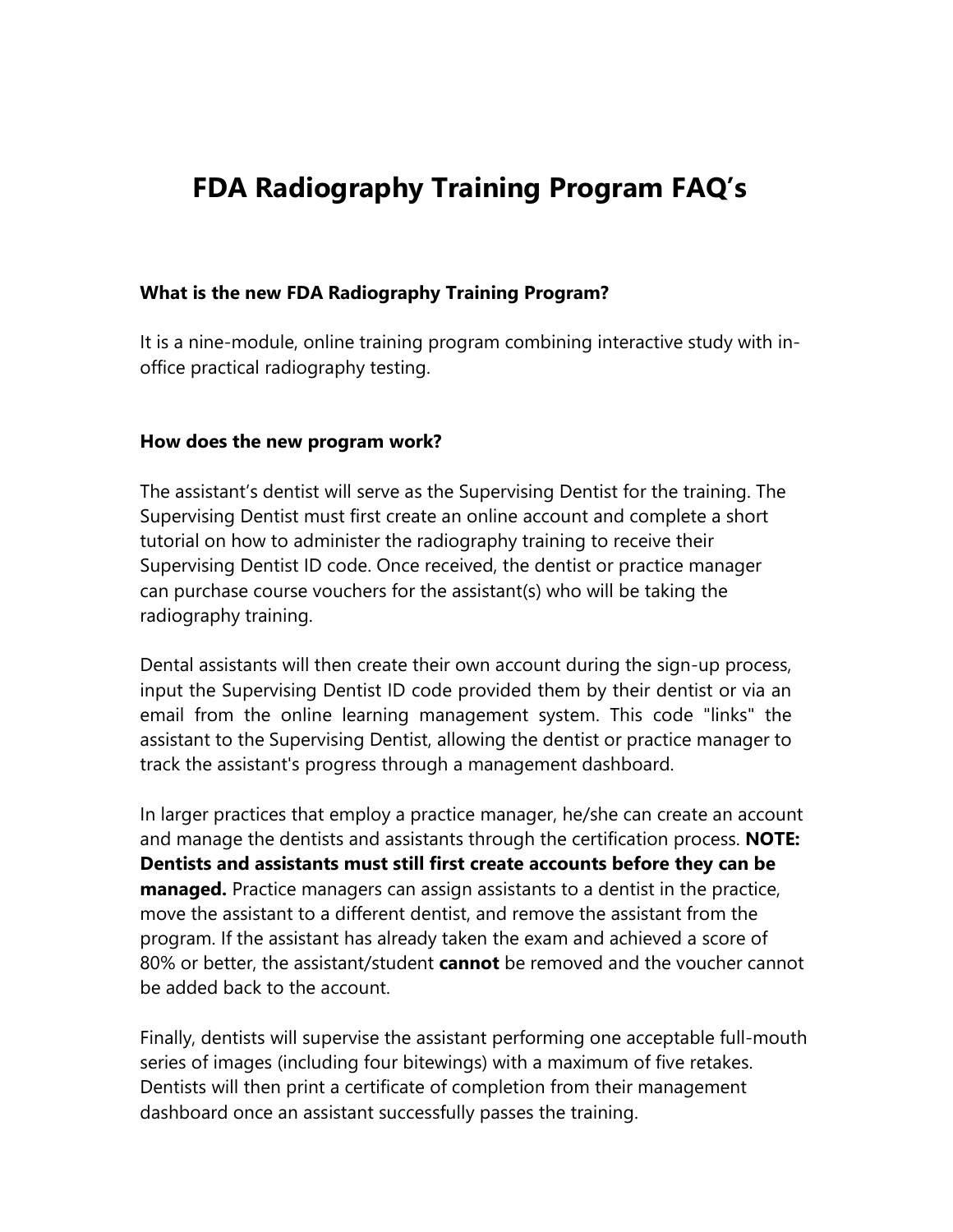The assistant will then apply to the Florida Board of Dentistry for his/her Radiography Certification. It is only after receiving the state certification that the assistant is allowed to take radiographs under general supervision. The assistant must have worked for the dentist for three continuous months to receive his/her on-the-job radiography training.

# **How much does it cost to purchase the FDA Radiography Training Program?**

FDA members may purchase the program for \$285 per assistant, which is affordably priced compared to in-classroom courses. The nonmember price is \$385. The online system will automatically identify FDA members and assign the member price.

## **Can an assistant buy her own course voucher?**

No. Only dentists can purchase course vouchers. It's up to the Supervising Dentist whether the assistant reimburses the practice for the cost of the training.

## **How long will my assistant have to complete the program?**

We encourage dental assistants to complete the training program within six months of enrollment.

## **Who is responsible for the assistant's training?**

The Supervising Dentist is legally responsible for the training of the dental assistant.

# **How closely does the dentist have to supervise when the assistant is taking the radiographs?**

The Supervising Dentist must be in the same room watching the assistant the entire time radiographs are being taken and must evaluate the assistant's technique. The assistant is not legally allowed to take radiographs under general supervision until the assistant receives a certificate from the Florida Board of Dentistry.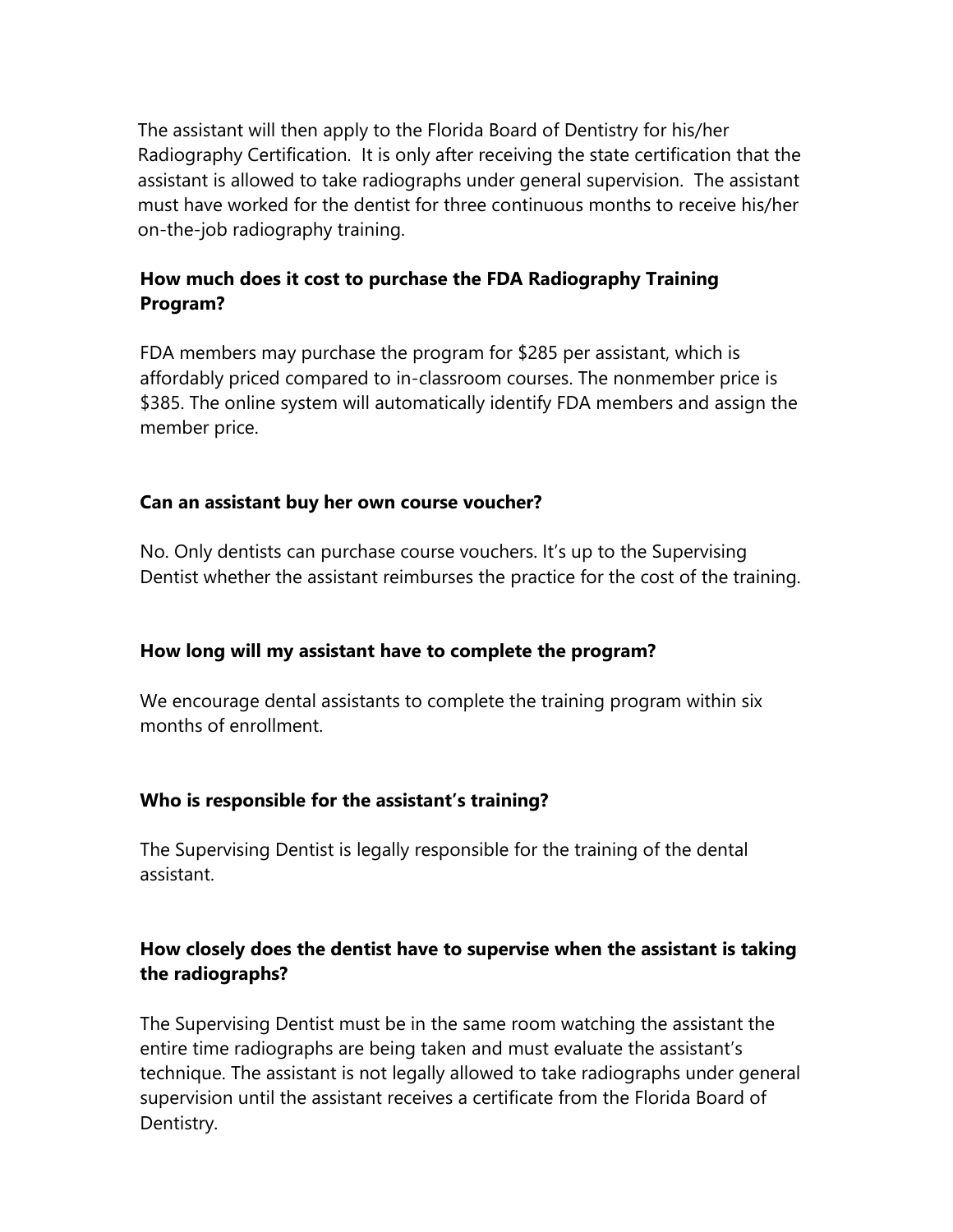## **Can someone other than the dentist train the assistant?**

The dentist may have a registered dental assistant or registered dental hygienist assist with parts of the training, however, the dentist MUST supervise the assistant taking the radiographs and final exam.

#### **Is there an age requirement for taking the training?**

Yes. Florida regulations prohibit a minor from operating radiation equipment. Therefore, anyone under the age of 18 cannot be trained using the FDA Radiography Training Program.

## **Does the radiography training program cover digital X-rays?**

Yes, digital X-rays are included in the training, as well as panoramic and cephalometric.

## **What if my office only has digital X-ray equipment?**

In order to complete the program and be considered trained according to state law, ALL assistants must demonstrate the ability to take the requested radiographs. ALL assistants must complete one full-mouth series with bitewings. If you do not have the equipment to take them, you must make arrangements with a local general dentist to use their equipment for this purpose.

# **My assistant left the practice before completing the training. Can I transfer the course voucher to another assistant?**

Yes. The Supervising Dentist has the ability to remove an assistant from the training program provided that the assistant has not yet completed the online exam. Once removed, that assistant's voucher is automatically added back to your unused voucher library and can be used to train a new assistant.

#### **Can course vouchers be refunded?**

Yes. The Supervising Dentist has the ability to request a refund of purchased but unused course vouchers. Supervising Dentists must contact Judy Stone at the Florida Dental Association by calling 850-350-7123 to request the refund. Or email her at jstone@floridadental.org with the refund request.